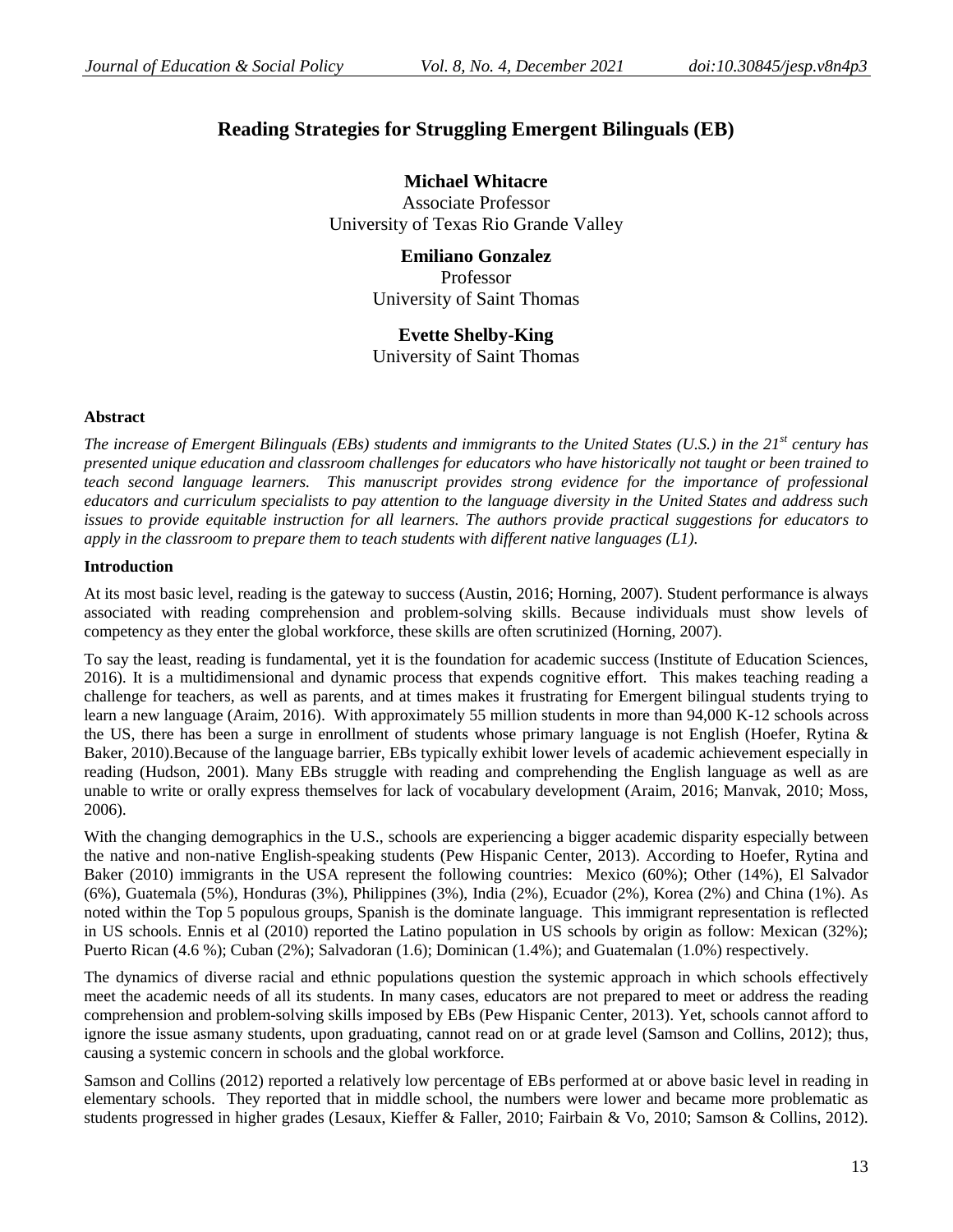Still, a wide range of rationales and underlying factors, and at times excuses, exist when rationalizing the achievement gaps among the different racial and ethnic groups (Onchwari & Keengwe, 2019; Baker & Wright, 2017).

Although the achievement gap may not be new, however, EBs are challenging the educational systemto find ways to help close the gap for struggling EB students.

Moving forward in the 21<sup>st</sup> Century, vision and hope guide educational practices to improve academic performance for all students who are struggling in reading. English is a very difficult language to learn and differs, in this case, from Spanish despite both being alphabetic languages. Their grapheme-phoneme correspondence rules differ and their orthography is less consistent (Perez-Canado, 2005). In the English language, approximately 50% of words are wholly decodable; 37% are decodable except for one sound or another; and, 13% of the verbs are irregular, thus making accurate pronunciation and understanding difficult (Hanna, Hanna, Hodges, & Rudorf, 1996). To affect change, educators need to not only understand structural language differences, but also the practical hands-on methods, planned procedures, and strategies by educators to ensure EBs receive an optimal education in optimal teaching/learning environments to improve student academic performance. These practical approaches, coupled with high expectations, aim to successfully engage EBs in increasing student learning outcomes that will have positive measurable results.

#### **Issues to Consider when Working with EBs**

The reality of racial and ethnic diversity, inclusive of the native language each student brings to the classroom environment, makes it imperative for educators who work with EBs to become connoisseurs in the art of teaching reading and reading comprehension. The goal is to teach EBs to become proficient readers so they will experience academic success not only in schools, but also in the competitive global market. Consequently, the authors will focus on the process of "conscientization<sup>1</sup>" (Freire, 2003) to provide opportunities for educators who work with EBs to evaluate and understand how to better serve these students who are struggling in reading and comprehending English through the following questions:

- 1. How do the current demographic changes challenge educators to meet the needs of EBs?
- 2. How do educators identify and classify to better prepare and serve EBs?
- 3. How do educators recognize the academic characteristics of EBs and complexities they face?
- 4. How can educators working with EBs utilize strategies to increase reading, comprehension and understanding? and,
- 5. Based on the current knowledge of educators working with EBs, what future suggestions and recommendations for research can be offered?

## **Emergent Bilinguals (EBs) Demographics**

All across the U.S., schools are experiencing an ongoing transformation in its student population and are at an important crossroad (Baker & Wright, 2017). To be successful, educators must embrace this diversity and begin preparing all students with the needed skills to transition into the inquiry-based 21<sup>st</sup> Century? Camarota and Zeigler (2014) noted the following:

One out of five United States residents or 61.8 million people speak a language other than English at home. Languages with more than a million speakers in 2013 were Spanish (38.4 million), Chinese (3 million), Tagalog (1.6 million), Vietnamese (1.4 million), French (1.3 million), and Korean and Arabic (1.1 million each).

In essence, many students from diverse populations come to U.S. schools speaking a language other than English. Upon enrollment, schools assess EBs reading level for proper placement. Public elementary and secondary schools saw an increase of student enrollment jump from 48.2 million in Fall 2002 to 49.8 million in Fall 2012. If this trend continues, it is projected to increase to 52.9 million by Fall 2024 (U.S. Department of Education, 2014).

## **EBs Who Speak Other Languages Other than English**

In 2007, 20% (10.8 million) of U.S. children ages 5-17, spoke a language other than English at home. According to the U.S. Department of Education, about 5% (2.7 million) of school-age children or 2.7 million spoke English with difficulty (Planty et al., 2009). Immigration contributes to the increasing numbers of EBs in USA schools. In 2007,

 $\overline{a}$ 

<sup>&</sup>lt;sup>1</sup>The process of developing a critical awareness of one's social reality through reflection and action. Action is fundamental because it is the process of changing the reality. Paulo Freire says that we all acquire social myths which have a dominant tendency, and so learning is a critical process which depends upon uncovering real problems and actual needs.<sup>1</sup>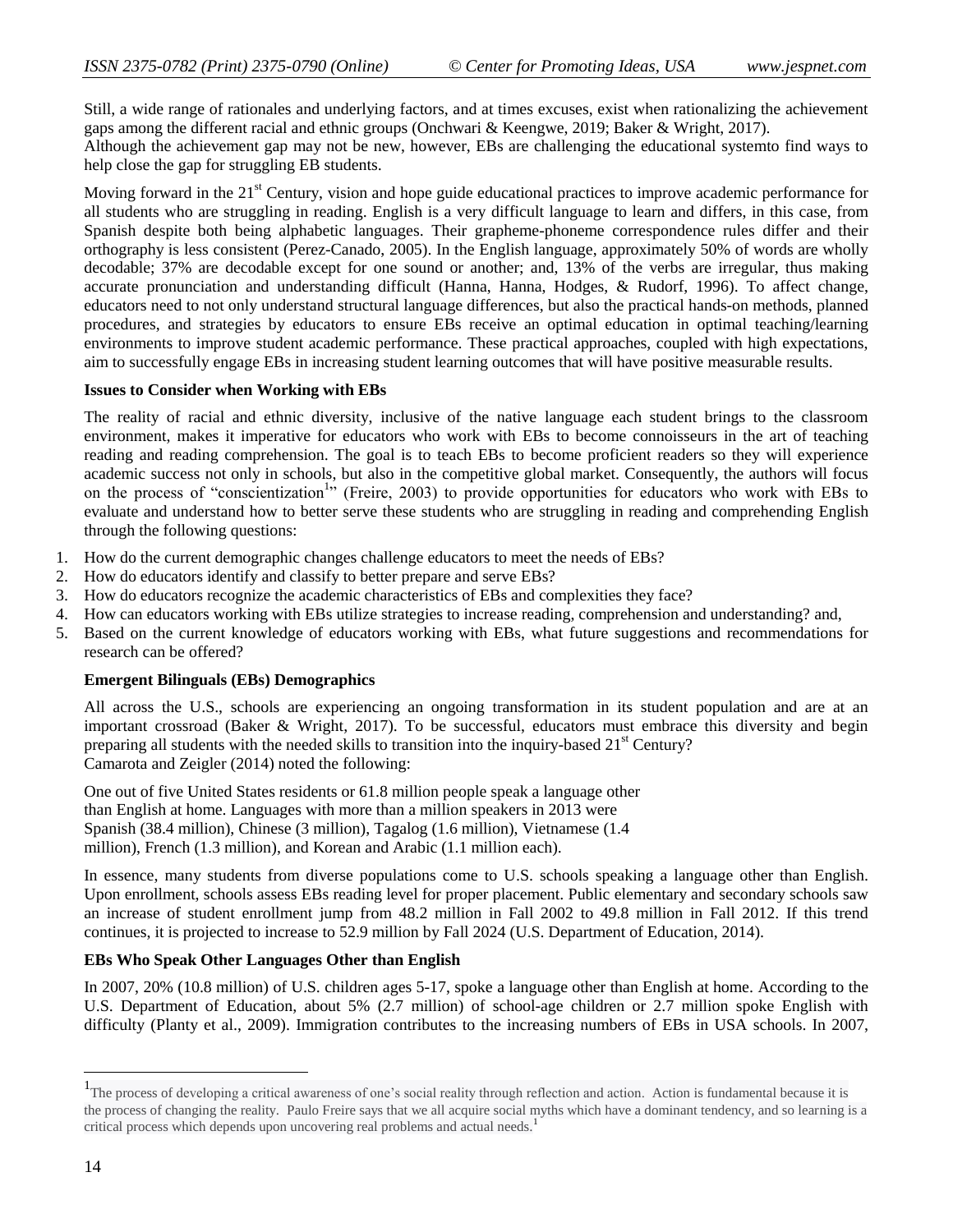22% of all children living in the USA were either born outside this country or lived with a foreign-born parent, making children of immigrants the fastest-growing population of the U.S. under age 18 (Mather, 2009).

According to EB demographics by U.S. Department of Education, roughly 80% of EBs speak Spanish at home (Kindler, 2002; Zehler et al., 2003). Ennis et al. (2011) reported that states with the largest shares of Hispanic total population were as follow:

New Mexico (46.3%), California (37.6%), Texas (37.6%), Arizona (29.6%), Nevada (26.5%), Florida (22.5%) and Colorado (20.7%). O'Connor, Batalova, & Bolter (2019) reported California as the most populous state serving and labeling 42.6% of its people as EBs with the most common native languages being Spanish, Chinese, Korean, Vietnamese, Arabic, Armenian, and Tagalog. O'Connor, Batalova, & Bolter (2019) noted that35.7% of New Mexico were EBs who spoke Spanish followed by Navajo and their native language. Texas sits at 33.9% where Spanish, Chinese, German, and Vietnamese are the most common languages spoken.

In addition, the states with the largest increases of Latino populations were South Carolina (147.9%), Alabama (144.8%), Tennessee (134.2%), Kentucky (121.6%), Arkansas (114.2%), North Carolina (111.1%), and Maryland (106.5%) (Ennis et al., 2011). It should be noted that from July 2012 to July2013, the Hispanic population increased by 1.1 million, which represented half of the immigrant population (United States Census Bureau, 2014). By 2060, Hispanics are projected to reach about 128.8 million, roughly representing 31% of the USA population (United States Census Bureau, 2012).

O'Connor, Batalova, & Bolter (2019 reported about 300 different languages are commonly spoken in the United States. Planty et al., (2009) estimates about 460 different home languages are spoken in the USA. Keeping this in mind, 46% of all EBs and 50% of Spanish-speaking ELs were born in the USA. Most EBs can communicate orally or speak some English but may not know how to read or comprehend it. In addition, approximately 61% of EBs experience certain difficulty with English, while about 24% have considerable difficulty, and 14% have little or no proficiency in the English language (Planty et al., 2009).However, the United States Census Bureau (2014) reports 38.3 million Hispanics speak Spanish in their homes, adding that many of the adults speak very little English causing EB students to speak little English.

#### **Classifications of Emergent Bilinguals (EB)**

Once students are enrolled in U.S. schools, many are given oral or written test to determine placement in EB programs. Understanding how EBs are classified helps educators understand their needs and the challenges they face. Every school system varies and codifies EBs differently. For the purpose of this paper, the following definitions are provided to ensure understanding and uniformity of the terms used throughout this study.

## **Recent Immigrants**

Recent immigrant refers to any student who may enroll in U.S. public schools as non-native English speakers that comes from another country. Some students may be considered recent arrivals as they have just arrived into the U.S. via a visa, legal means or without proper documentation. Because law prohibits public schools from turning away students without proper documentation, many are classified as recent immigrants or migrant workers with or without legal papers. Many of these students may come to U.S. schools with previous formal schooling depending on their situation or country origin.

#### **Recent Immigrants with Schooling**

These students share many of the same characteristics as recent immigrants. Students classified under this umbrella could have had some schooling in their country of origin or could have been in the U.S. for 10 months and is considered a recent immigrant with some schooling. These students typically have mastered some academic content and require instruction in English reading and literacy skills (Garcia, 2012) and may have agood command of reading, writing, and oral language development in their native language.

## **Long-term EB**

These students generally have oral proficiency in English but lack reading and writing skills. They exhibit some to little control of academic English. The student could have been a recent immigrant or a US born citizen. The student has limited English, has been in the U.S. school system for a while now, and has not performed well enough to be exited out of the EB program. The student could still be receiving bilingual or English as Second Language (ESL) services after an extended period of time. For example, if a student was in a bilingual classroom in first grade and is still receiving ESL services in  $7<sup>th</sup>$  grade, this student will be considered a Long-term EB.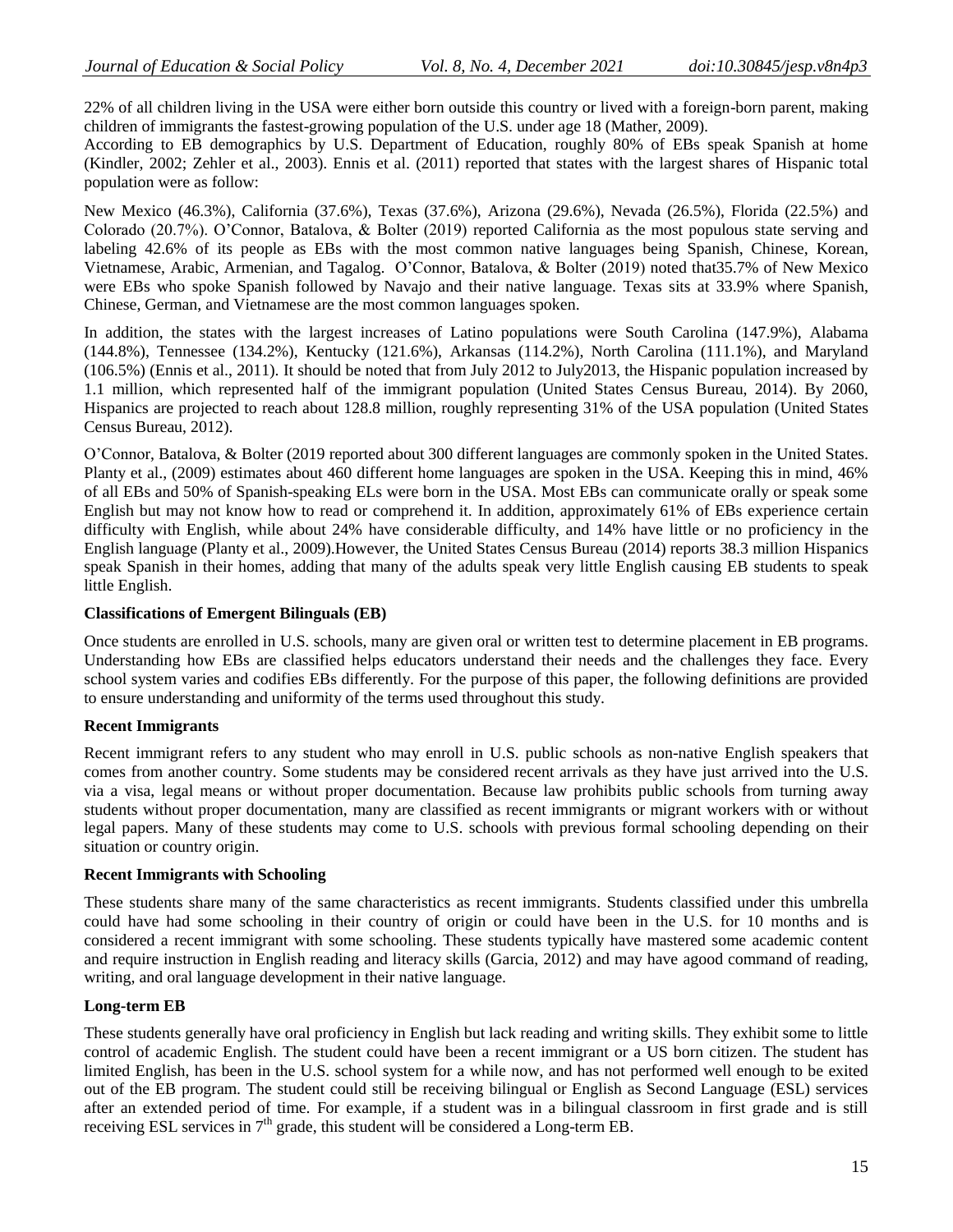The importance of understanding these terms assists and allows educators and administrator's ways to help EBs develop the knowledge, abilities, and skills needed in reading to experience success in school. The following section provides a brief description of the academic struggles EBs face in the U.S. public school system.

## **Academic Characteristics and Complexities of EB**

Many EBs enter U.S. schools with little or no reading or comprehension skills and those who attended schools in their country or in the U.S. have limited proficiency of the English language (Baker & Wright, 2017; Araim, 2016; Manvak, 2010; Moss, 2006.) One of the biggest concerns facing many EBs is the lack of literacy development. Because they struggle making meaning and sense of the printed English, many perform or score poorly on reading assessments. Unless interventions are established from the onset, EBs will lack academic success. EBs face many challenges in school, not only in terms of academics, but emotional and psychological ones as well.

## **BICS vs. CALP**

Basic Interpersonal Communicative Skills (BICS), at its most basic level, allows EBs to communicate in short phrases or words. BICS is considered a survival language and the foundation second language acquisition and vocabulary development where students can utter or read basic words like restroom, lunch, pencil and other short phrases which will lead to later language transfer. It takes nearly 3 years for EBs to develop BICS or basic social language. On the other hand, Cognitive Academic Language Proficiency (CALP) is considered academic language or the language of schooling and suggests students who have a strong command of language, can think in the abstract, problem solve, evaluate and analyze content (Baker & Wright, 2017). CALP is essentially needed to pass standardized exams where students show strong skills in vocabulary development, inferencing, content and meaning. It takes EBs from 5-7 years to master CALPS (Baker & Wright, 2017). When reflecting on the two concepts, one can easily infer if students are at the BICS level in reading, they will struggle in all content areas due to lack of skills needed to read, write, comprehend and understand the print.

**Grade-level content.** Because many EBs have not mastered CALP in their native language or L2, the 'academic language' which is fundamental and key for all content areas in the curriculum, many perform low on assessments (Baker & Wright, 2017). As such, EB students do not master grade-level content, and at times, even if the content or reading passages are lowered by two or three grade levels, they struggle as they do not have enough oral language fluency and academic vocabulary in L2 to be successful. EBs may demonstrate skills of oral proficiency, but still lack academic reading and writing skills as well as comprehension and understanding of the print. As CALP is not developed or mastered to a key level to demonstrate proficiency, EBs struggle and become frustrated in the process at times causing the student to lose interest in school (Baker & Wright, 2017). This not only happens to the EB but to the teacher as well as they feel hopeless struggling to help their students. English oral language, academic vocabulary concepts and reading skills are extremely important as they are the building blocks and foundation for all other content areas.

*Below grade level*. When EBs fail to master essential reading skills in L2, they regress and have to work harder to get on grade level which becomes difficult for both the student and the teacher. In many cases, EBs cannot read English nor clearly express themselves, thus at times causing psychological and emotional feelings of inadequacy and hopelessness. EBs, at this level, score low on assessments, homework and state mandated tests. Because most EBs have not fully developed vocabulary, grammar, syntax, decoding, understanding, comprehension, interpretation, and other literacy skills needed to experience success, their achievement gap continues to widen. However, many varied strategies exist to assist EBs in reading. Educators are encouraged to find what works best with their teaching style and that of the students they are serving.

## **Promising Strategies when Working with EBs**

Tomlinson and Imbeau (2010) state a balance between academic content and students' individual needs must be established. They suggest this balance can be achieved by modifying four specific elements related to curriculum:

- **Content** the information and skills that students need to learn
- **Process** how students make sense of the content being taught
- **Product** how students demonstrate what they have learned, and
- **Affect** the feelings and attitudes that affect students' learning**.**

Teachers utilize different strategies to build the foundations of reading and comprehension skills include refining reading skills while extending them into other content areas of instruction. Below is a non-exhaustive list that has proven to be purposeful in aiding reading teachers to teach to their students' learning styles.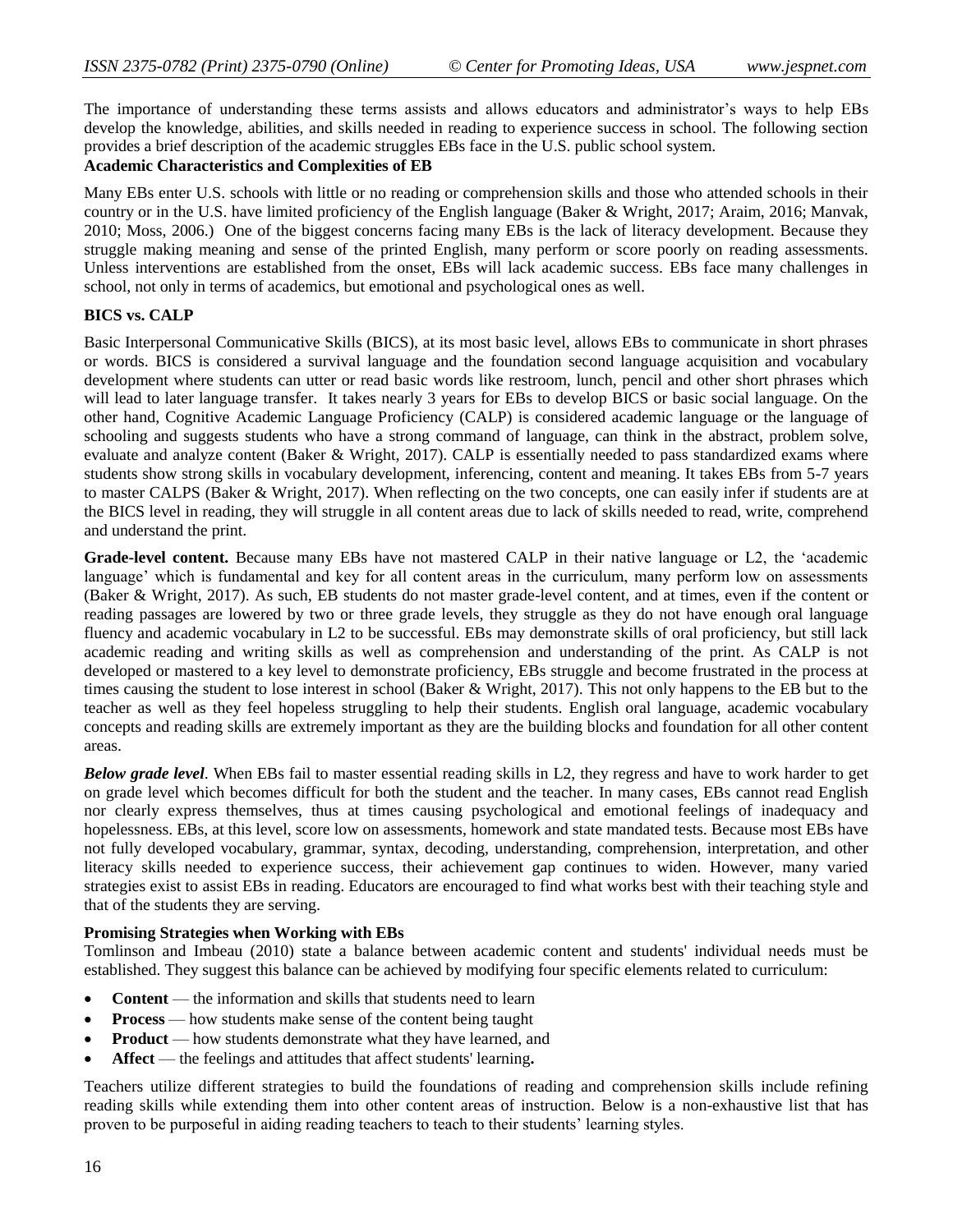# **Differentiated Instruction**

Fairbairn & Jones-Vo (2010) stated that differentiated learning can be defined as instruction designed to meet the needs of individual students; thus, we cannot use a holistic approach when teaching. Below are suggestions taken and excerpted from excerpted from Colorin Coloradowebsite that show promise with EBs: [\(https://www.colorincolorado.org/article/differentiated-instruction-english-language-learners\)](https://www.colorincolorado.org/article/differentiated-instruction-english-language-learners).

As the website suggests, teachers are successful at differentiating instruction for EBs when they:

- **Get to know as much as possible about each student** EBs represent a wide range of academic skills, interests, languages, English language proficiency levels, and cultures. The more a teacher can learn about each student's background, the better prepared s/he is to provide appropriate instruction for that student.
- **Have high expectations for all students** Content should not be "watered down" for students who are still developing English language skills. Creative teachers think of ways to help students understand key material and "show what they know" in ways that match their language proficiency levels.
- **Have a variety of research-based instructional strategies at hand** Experienced teachers know that "one-sizefits-all" instruction is rarely successful. There are many different learning profiles in any given classroom, and students learn best when instruction matches their needs and learning styles.
- Use ongoing assessment to guide instruction Ongoing, informal assessment is vitally important to matching instruction to students' changing needs.
- **Provide multiple types of assessment** matching assessment to students' learning profiles and language proficiency ensures that every student has an opportunity to demonstrate what he/she knows.
- **Differentiate homework** If all students have the same homework assignments, some are doing busy work while others are struggling with work that they cannot possibly complete successfully (Tomlinson, 2005).
- **Collaborate** Instruction is most successful when all of the professionals who work with EL work together
- **Use flexible grouping** Small group instruction is a very effective way of making sure that all students can access important content, and keeping groups flexible allows teachers to match students with different peers for different types of activities.
- **Make content comprehensible for all students** (Echevarria, Vogt, & Short, 2008) Providing English Learners (ELs) with alternative ways of accessing key content (e.g., charts, books written in their first language, simplified text written by the teacher, discussion, etc.) allows them to learn the same material as other students as they continue to develop their English language skills.

This website and wealth of information is but one source educators can utilize and adapt to their students.

## **Cueing System of Phonological Awareness**

One of the most effective approaches to build background knowledge for EBs is through the use of cognates (Gonzalez-Bueno, 2013; Helman & Burns, 2008; Helman, 2004) as many of these students call on their native language to determine the meaning of words and/or phrases. When considering the cueing system of phonological awareness, there are many differences that must be considered as the orthography of the language influences phonological analysis (Bear, Templeton, Helman, & Baren, 2003). Grapho-phonemic correspondences will vary from alphabet to alphabet, so it is important to plan interventions accordingly. For example, Vaughn, Mathes, Linan-Thompson and Francis (2005) noted that when supporting the acquisition of phonemic awareness with EBs, syllabic instruction is effective because of the phonetic structure of Spanish. Yopp and Stapleton (2008) recommend the use of alliterative and rhyming books with EBs in their native language. Further, Gonzalez-Bueno (2003) suggests that when teaching phonics, the order in which the sounds are taught should be reflective of the native language of the student and in a concrete way so as to establish a kinesthetic connection. For example, *d, m, t*, and *s* are found in both the English and Spanish alphabet, so it may be highly motivational and effective to teach those letters first using concrete objects (Gonzalez-Bueno, 2003; Helman, 2004). Bear, Templeton, Helman, & Baren (2003) recommends the following: a) students read text silently or aloud in pairs and discuss the passage together; b) teacher discusses vocabulary with whole class using cognates and context clues for meaning identifying spelling patterns; c) compare/contrast grammatical errors between English and Spanish with nouns and adjectives; d) read text aloud having students follow along and have them recognize cognates from their language and point them out to the class; and e) clarify and explain words in the texts that cannot be figured from cognates or context. This building of background knowledge is vital for EBs to not only learn to read effectively but also to understand and comprehend the written print to experience academic success in all content-areas.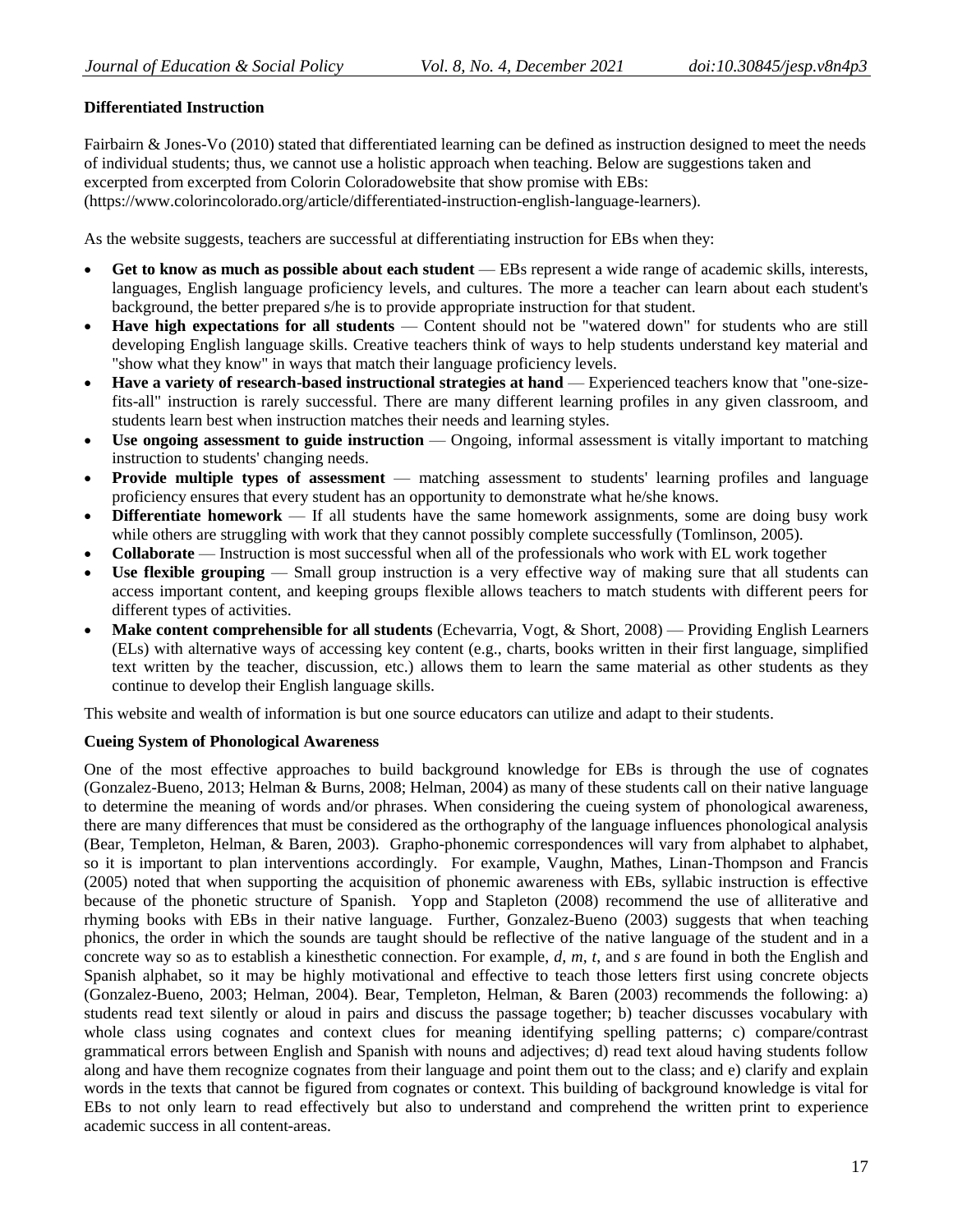Educators working with EBs must understand they rely on their native language and background knowledge to make meaning of words; it is a constant progression and practice that does not end in the primary grades but carries on to middle, high school and to higher education.

Sample of some cognates in English and Spanish:

| <b>Cognates</b> | <b>English</b>                                                                                                            | <b>Spanish</b>                                                                                                            |
|-----------------|---------------------------------------------------------------------------------------------------------------------------|---------------------------------------------------------------------------------------------------------------------------|
| A               | animal, actual, arena, anemia, amnesia,<br>alias, atlas, arsenal, artificial, altar, auditor,<br>alcohol, alfalfa, aroma, | animal, actual, arena, anemia, amnesia, alias,<br>atlas, arsenal, artificial, altar, auditor, alcohol,<br>alfalfa, aroma, |
| Ε               | Eclipse, escape, enclave, editorial, eventual,<br>euro, exterior, ex,                                                     | Eclipse, escape, enclave, editorial, eventual,<br>euro, exterior, ex,                                                     |
|                 | India, idea, identity, image, idol, illusion,<br>imitate,                                                                 | India, idea, identidad, imagen, idolo, ilusion,<br>imitar,                                                                |
|                 | object, obvious, occur, oblige, observer,<br>obedient, obtain,                                                            | objeto, obvio, ocurrir, obligor, observar,<br>obediente, obtener                                                          |
| $\mathbf{I}$    | use, unit, uniform, unify, universe, urge,<br>university,                                                                 | usar, unidad, uniforme, unificar, universe,<br>urgir, universidad                                                         |

#### **Reading Comprehension Strategies for Emergent Bilinguals**

Lydia Breiseth of Colorin Colorado offers the following suggestions and ideas. These can be found on the ASCD websit[e http://www.ascd.org/ascd-express/vol5/511-breiseth.aspx](http://www.ascd.org/ascd-express/vol5/511-breiseth.aspx) and the Colorin Colorado website.

The teacher can adapt and modify the following suggestions according to grade level and age. EBs at all levels of English proficiency and literacy development will benefit from improved comprehension skills, which allows them to do the following:

- Read more accurately.
- Follow a text or story more closely.
- Identify important events and concepts in a text.
- Master new concepts in their content-area classes.
- Complete assignments and assessments.
- Feel motivated to read in school and for pleasure.

There are a number of ways to build EBs comprehension skills. Often, standard strategies that teachers use in mainstream classrooms are a good starting point; however, they just need to be tweaked with EBlanguage and academic needs in mind. These should focus on strategies that are part of three main approaches: *building background knowledge, teaching vocabulary explicitly, and checking comprehension* frequently.

#### *1. Build background knowledge.*

**Draw on students' existing knowledge.** Students may already possess content knowledge that they cannot yet demonstrate in English. Look for opportunities to make associations between students' experiences and new content. Allow students to use their native language with peers for a quick brainstorm to discover what they know about a topic before presenting their ideas to the whole class.

**Build students' background knowledge.** Students with limited or interrupted schooling may not have the same level of knowledge as their peers, especially when it comes to historical or cultural topics. When starting a new lesson, look for references that you may need to explicitly explain.

**Take students on a tour of the text.** Each time you hand out a new textbook, take students on a "virtual tour." Show them different elements of the text, such as the table of contents and the glossary, and discuss how these sections can be helpful. Explain how the text is organized, pointing out bold print, chapter headings, and chapter summaries. Once students learn how to recognize these elements, they will be able to preview the text independently. Remember that students need to know how to use a tool in order for it to be helpful.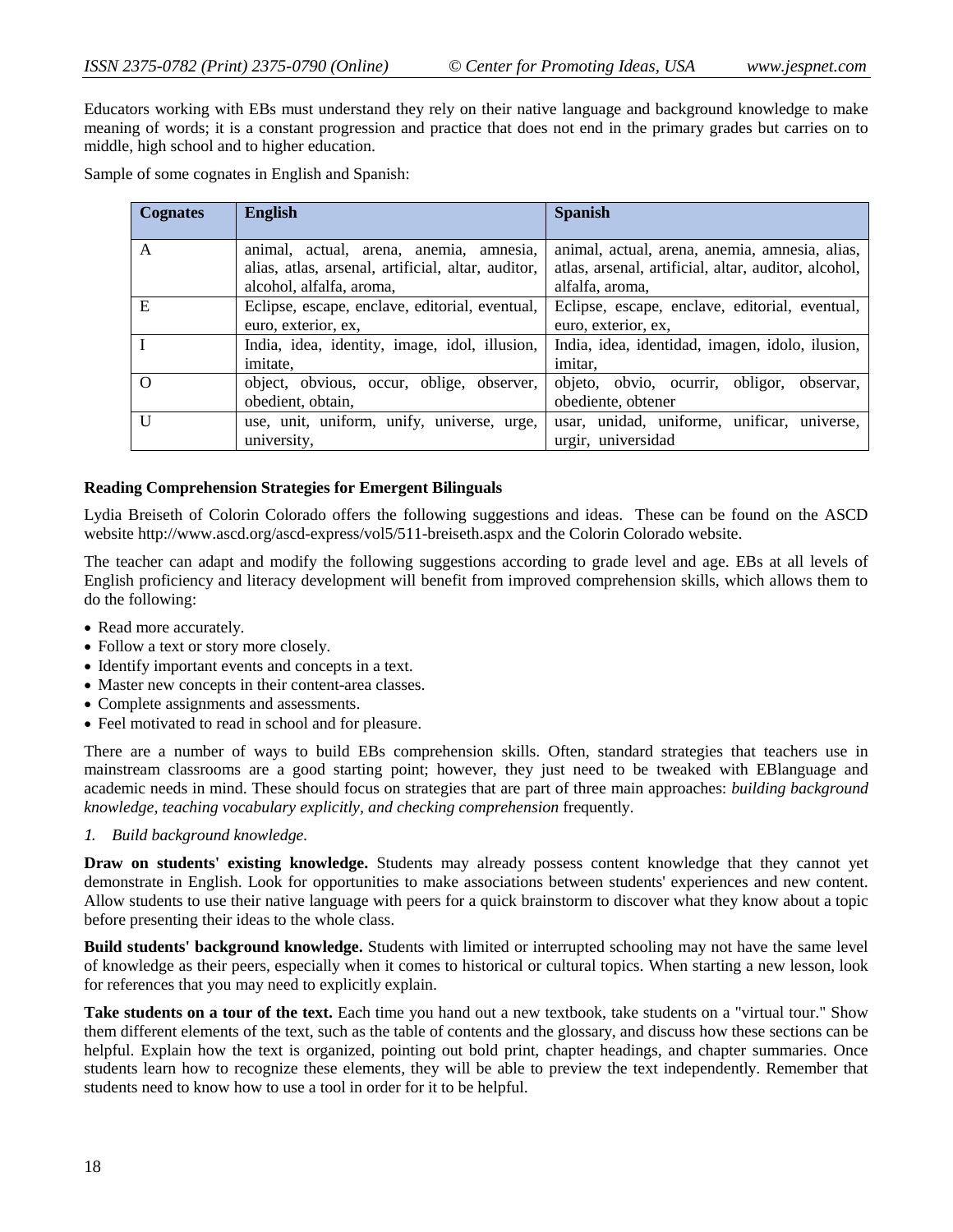**Use a "picture-walk."** You can use this strategy for fiction or nonfiction books. Walk through the book with the students, pointing out photographs, illustrations, and other graphic elements. Ask them what they notice about the pictures and how they think those details may relate to the story or content.

**Use outlines to scaffold comprehension.** Provide a brief, simple outline of a reading assignment or an oral discussion in advance of a new lesson. This will help ELLs pick out the important information as they listen or read [\(www.colorincolorado.com;](http://www.colorincolorado.com/) [&http://www.ascd.org/ascd-express/vol5/511-breiseth.aspx\)](http://www.ascd.org/ascd-express/vol5/511-breiseth.aspx).

#### *2. Teach vocabulary explicitly.*

**Focus on key vocabulary:** Choose the vocabulary that your students need to know in order to support their reading development and content-area learning. Provide student-friendly definitions for key vocabulary.

**Include signal and directional words:** Remember that students may also need explicit instruction in signal or directional words ("because" and "explain"), in addition to key content vocabulary ("photosynthesis" and "evolution").

**Use a "picture-walk" for vocabulary:** Once students know a new word's definition, ask them to connect those new words to the pictures they see in the text.

**Teach students to actively engage with vocabulary:** Teach students to underline, highlight, make notes, and list unknown vocabulary words as they read.

**Give students practice with new words:** Ensure that your students can

- Define a word.
- Recognize when to use that word.
- Understand multiple meanings (such as the word "party").Decode and spell the word.

**Incorporate new words into discussions and activities.** For students to really know a word, they must use it—or they will lose it. Use new words in class discussions or outside of class, in other contexts such as on field trips. Give the students as many opportunities to use and master the new vocabulary as possible [\(www.colorincolorado.com;](http://www.colorincolorado.com/) [&http://www.ascd.org/ascd-express/vol5/511-breiseth.aspx\)](http://www.ascd.org/ascd-express/vol5/511-breiseth.aspx).

#### *3. Check comprehension frequently.*

**Use informal comprehension checks:** To test students' ability to put materials in sequence, for example, print sentences from a section of the text on paper strips, mix the strips, and have students put them in order.

**Test comprehension with student-friendly questions:** After reading, test students' comprehension with carefully crafted questions, using simple sentences and key vocabulary from the text. These questions can be at the:

- Literal level (Why do the leaves turn red and yellow in the fall?)
- Interpretive level (Why do you think it needs water?)
- Applied level (How much water are you going to give it? Why?)

**No matter what the students' proficiency level, ask questions that require higher-level thinking:** To probe for true comprehension, ask questions that require students to analyze, interpret, or explain what they have read, such as the following:

- o What ideas can you add to...?
- o Do you agree? Why or why not?
- o What might happen if...?
- o How do you think she felt...?

**Use graphic organizers:** Graphic organizers allow ELLs to organize information and ideas efficiently without using much language. Different types include Venn diagrams, K-W-L charts, story maps, cause-and-effect charts, and time lines.

**Provide students with many different ways to show what they know:** Drawings, graphs, oral interviews, posters, and portfolios are just a few ways that students can demonstrate understanding as they are beginning to develop their reading and writing skills in English.

**Summarize:** Ask students to use the following strategies to summarize, orally or in writing, what they have read:

- o Retell what you read, but keep it short.
- o Include only important information.
- o Leave out less important details.

Use key words from the text [\(www.colorincolorado.com;](http://www.colorincolorado.com/) [&http://www.ascd.org/ascd-express/vol5/511-breiseth.aspx\)](http://www.ascd.org/ascd-express/vol5/511-breiseth.aspx).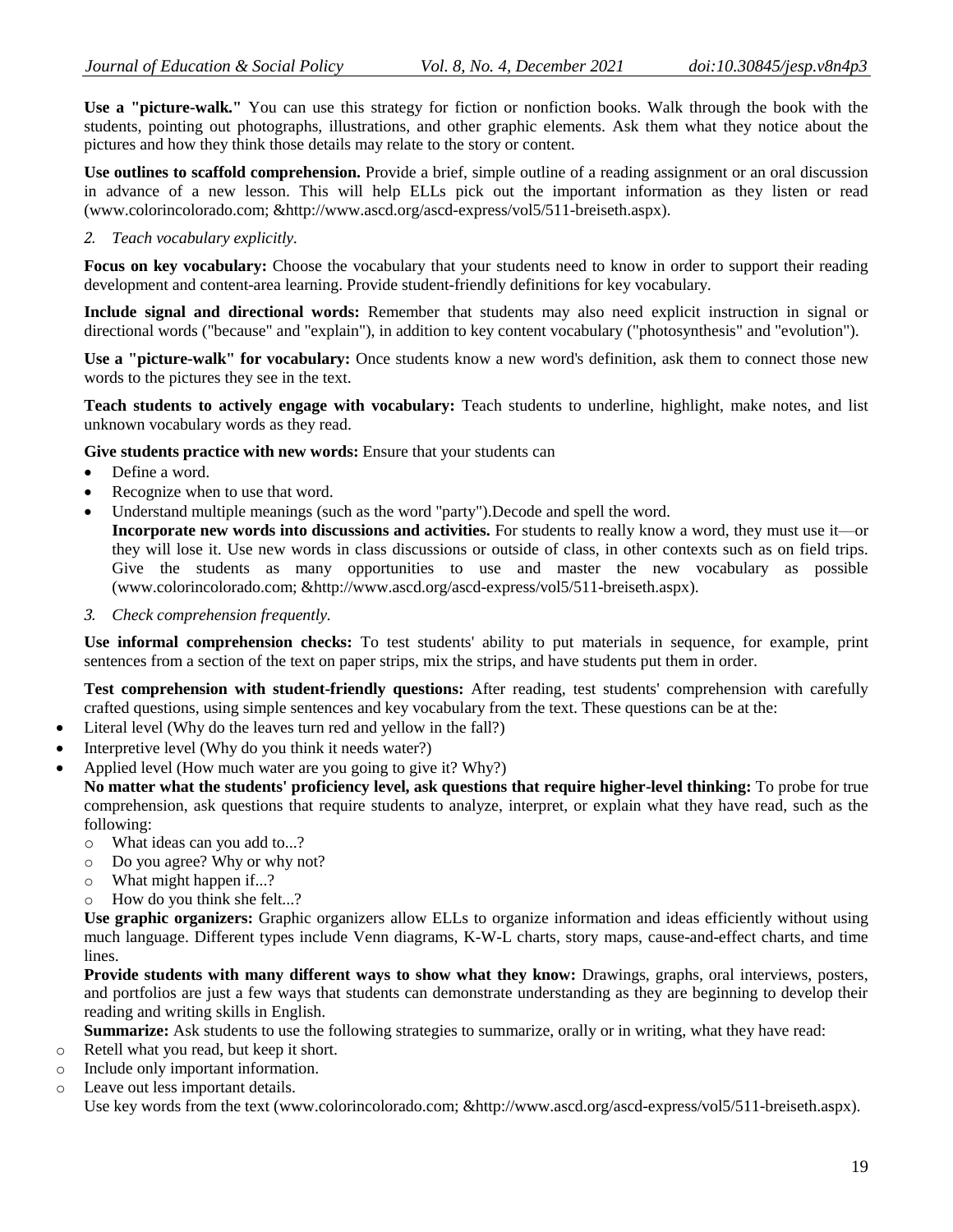It may be challenging to improve EBcomprehension skills, but it is well worth the extra effort to put them on the path to becoming successful readers.

#### **Future Implications in Working with EBs**

As the Emergent Bilingual population continues to surge, the need for quality instruction that addresses their needs will also intensify. It is important to understand that a majority of the EB children in classrooms have attended some schooling in their native countries. This means these students have academic knowledge in different content areas and are also able to read and write in their native languages for the most part. Teachers need to focus on teaching EB students to transfer skills and knowledge from their native language to their second language. Additionally, they will also need to teach non-transferable skills and ensure that content oral language and vocabulary are developing to ensure learning. With this knowledge and proper strategies, the academic future of EBs in U.S. schools will be promising. As conscientious educators, EB learners rely on our expertise to ensure they will be successful once they leave the four walls of schooling. As educators, we have a fiduciary and ethical responsibility to ensure EBs receives an optimal education in our U.S. public schools.

#### **References**

Araim, A. (2016). Guided Reading at the Frustration Level. Thesis: California State University, Fresno.

- Austin, T. N. (2016). LIT-erature: Reading is Fun-demental. Amazon Kindle.
- Bear, D., Templeton, S. , Helman, L., & Baren, T. (2003). Orthographic development and learning to read in different languages. In G. G. Garcia (Ed.), *English learners: Reaching the highest level of English literacy* (pp. 71-95). Newark, DE: International Reading Association.
- Caldwel, J. A., & Leslie, L. (2009). *Intervention strategies to follow informal reading inventory assessment: So what do I do now?*. Boston: Pearson/Allyn and Bacon Publishers.
- Cappelini, M. (2006). Using guided reading with English learners. In T. A. Young & N. L. Hadaway (Eds.) Supporting the literacy development of English leaders: Increasing succession all classrooms (pp. 113-131). Newark, DE: International Reading Association.
- Colorin Colorado Website [www.colorincolorado.com](http://www.colorincolorado.com/)
- Droop, M., & Verhoeven, L. (1998). Background knowledge, linguistic complexity, and second-language reading comprehension. *Journal of Literacy Research, 30*, 253-271.
- Ehri, L. C., Dreyer, L. G., Flugman, B., & Gross, A. (2007). Reading Rescue: An Effective Tutoring Intervention Model for Language-Minority Students Who Are Struggling Readers in First Grade. *American Educational Research Journal*, *44*(2), 414-448.
- Fairbain, S., & Jones-Vo, S. (2010). *Differentiating instruction and Assessment for Emergent Bilinguals: A guide for K-12 teachers*. Philadelphia: Caslon. Retrieved March 1, 2020 from

<https://www.colorincolorado.org/article/differentiated-instruction-english-language-learners>

- Freire, P. (2003). *Pedagogy of the oppressed: New revised 30th -anniversary edition*(M. B. Ramos, Trans.). New York: Continuum. (Original work published 1968).
- Goldenberg C. (2010). Improving achievement for English learners: Conclusions from recent reviews and emerging research. In G. Li and P. A. Edwards (Eds.) *Best practices in EL instruction*. (pp. 15-43). New York: Guilford.
- Gonzalez-Bueno, M. (2003). Literacy activities for Spanish-English bilingual children. *The Reading Teacher, 57*, 189- 192.
- Hanna, P., Hanna, J., Hodges, R., &Rudorf, E., Jr. (1966).Phoneme-grapheme correspondences as cues to spelling improvement (USDOE Publication No. 32008).Washington, DC: U.S. Government Printing Office.
- Helman, L. (2004). Building on the sound system of Spanish: Insights from the alphabetic spellings of Emergent Bilinguals (EB). *The Reading Teacher, 57*, 452-460.
- Helman, L. & Burns, M. (2008). What does language have to do with it? Helping young English-language learners acquire a sight vocabulary. *The Reading Teacher, 62*(1), 14-19. doi: 1598/RT.62.1.2
- Hoefer, M., Baker, B., &Rytina, N.F. (2010). Estimates of Unauthorized Immigrant Population Residing n the United States: January 2010. United States Office of Immigration Statistics.<https://www.hsdl.org/?view&did=9639>
- Horning, Alice S. (2007,). Reading across the curriculum as the key to student success. Across the Disciplines, 4. Retrieved from https://wac.colostate.edu/docs/atd/articles/horning2007.pdf
- Hudson, R. (2001). Fluency problems: When why and how to intervene. In R. E. O'Connor & P. F. Vadasy (Eds.), *Handbook of Reading Interventions, Ω* (pp. 169-197). New York: Guilford Press.
- Institute of Education Science (2016). Foundational Skills to Support Reading for Understanding in Kindergarten. US Department of Education.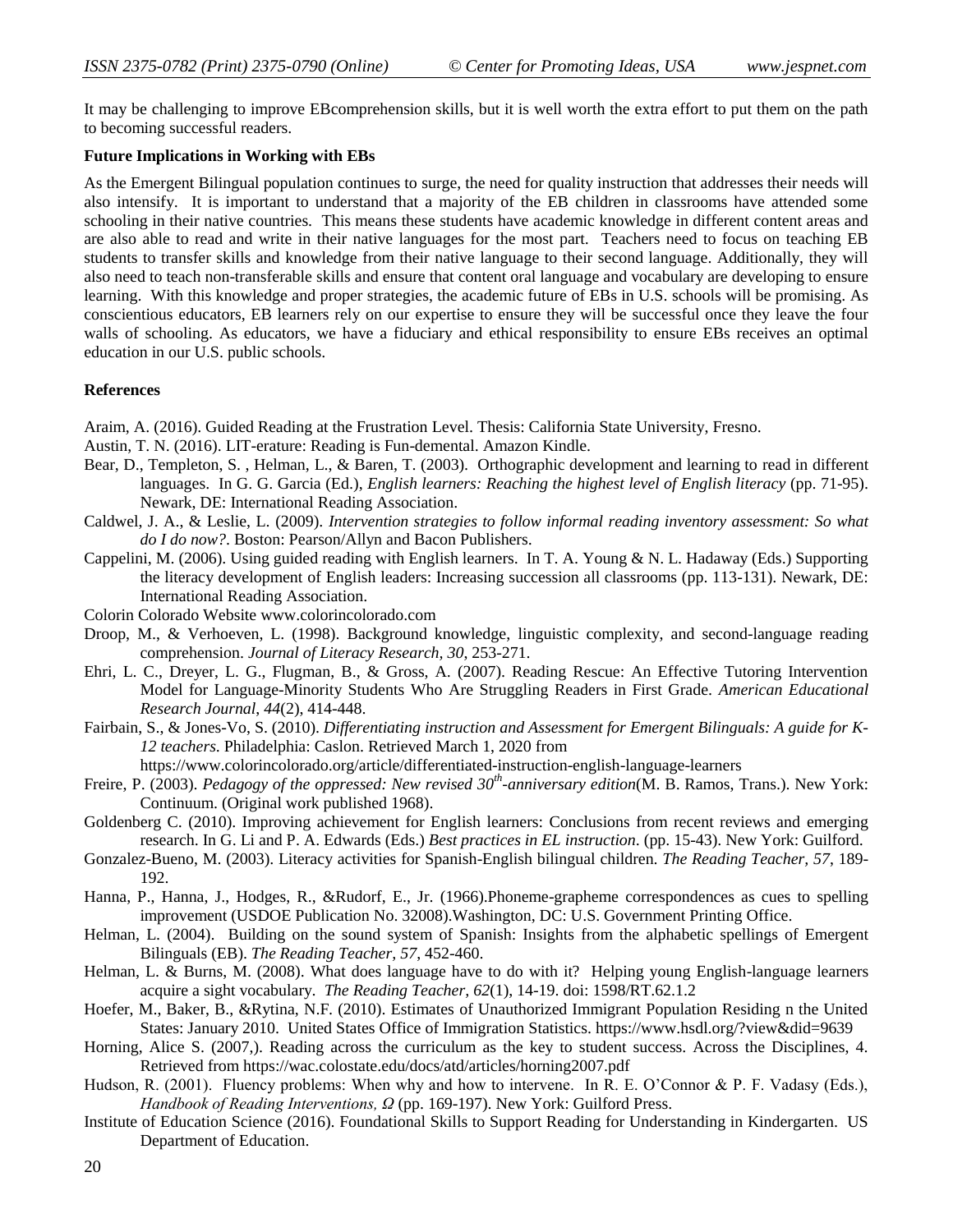- Kapinus, B., Gambrel, L., & Koskinen, P. (1987). Effects of practice in retelling upon the reading comprehension of proficient and less-proficient readers. In J.Readance& R. S. Baldwin (Eds.), *Research in literacy: Merging perspectives* (pp.135-141). Rochester, NY: National Reading Conference.
- Kindler, A. (2002). Survey of the states' limited English proficient students and available educational programs and services. Washington, DC: U.S. Department of Education, Office of English Language Acquisition.
- Kintsch, W. (2005). An Overview of Top-Down and Bottom-Up Effects in Comprehension: The CI Perspective. *Discourse Processes: A Multidisciplinary Journal*, *39*(2&3), 125-128.
- Lesaux, N., Kieffer, M., Faller, S., & Kelley, J. (2010). The effectiveness and ease of implementation of an academic vocabulary intervention for linguistically diverse students in urban middle schools*. Reading Research Quarterly, 45*, 196-228. dx.doi.org/10.1598/RRQ.45.2.3.
- Manyak, P. (2010). Vocabulary instruction for English learners from MCVIP. *The Reading Teacher, 64*, 143-146. doi: 10.1598/RT.64.2.10
- Moss, B. (2006). Teaching Emergent Bilinguals (EB) about expository text structure. In T. A. Young & N. L. Hadaway (Eds.), *Supporting the literacy development of English learners: Increasing success in all classrooms* (pp. 132-147). Newark, DE: International Reading Association.
- Nagy, W. (2010). The word game. In M. G. McKeown & L. Kucan (Eds.), *Bringing reading research to life* (pp. 72- 91). New York: Guilford Press.
- O'Connor, A., Batalova, J., & Bolter, J. (2019). Central American Immigrants in the United States. Migration Policy Institute.<https://www.migrationpolicy.org/article/central-american-immigrants-united-states>
- Ogle, D. (1986). K-W-L: A teaching model that develops active reading of expository text. *The Reading Teacher, 39*, 564-570.
- Ogle, D. & Correa-Kovtun, A. (2010). Supporting English-language learners and struggling readers in content literacy with the "partner reading and content, too" routine. *The Reading Teacher*, 63, 532-542. Doi:10.1598/RT.63.7.1
- Onchwari, G. &Keengwe, J. (2019). *Handbook of research on engaging immigrant families and promoting academic success for Emergent Bilingualss*. IGI Global.
- Pérez-Cañado, M. L. (2005). English and Spanish spelling:Are they really different? The Reading Teacher,58, 522– 530.
- Passel, J. S.&D'Vera C. (201). Unauthorized Immigrant Population: National and State Trends, 2010 (Washington, DC: Pew Hispanic Center, February 1, 2013), p. 24.
- Planty, M., Hussar, W., Snyder, T., Kena, G., KewalRamani, A., Kemp, J., Bianco, K., &Dinkes, R. (2009). The condition of education 2009 (NCES 2009-081). Washington, DC: National Center for Education Statistics, U.S. Department of Education.
- Rea, D., &Mercuri, S. (2006). *Researched-based strategies for Emergent Bilinguals (EB)*. Portsmouth, NH: Heinemann.
- Roberts, T. (2008). Home storybook reading in primary or second language with preschool children: Evidence of equal effectiveness for second-language vocabulary acquisition*. Reading Research Quarterly, 43*, 103-130. dx.doi.org/10.1598/RRQ.43.2.1
- Samson, J. F. & Collins, B. A. (2012). *Preparing all teachers to meet the needs of Emergent Bilinguals (EB). Applying research to policy and practice for teacher effectiveness.* Washington, DC: Center for American Progress.
- Tomlinson, C. A., & Imbeau, M. B. (2010). Leading and managing a differentiated classroom. Alexandria, Virginia: ASCD.
- U.S. Department of Education. (2007a). WWC topic report: Emergent Bilinguals (EB). What Works Clearinghouse. Retrieved on January 4, 2010, from http://ies.ed.gov/ncee/wwc/pdf/EL\_TR\_07\_30\_07.pdf
- U.S. Department of Education. (2007b). Assessment and accountability for recently arrived and former limited English proficient (LEP) students: Non-regulatory guidance. Retrieved on December 1, 2009, from www.ed.gov/about/inits/ed/lep-partnership/index.html
- U.S. Department of Education, National Center for Education Statistics, Common Core of Data (CCD), "State Nonfiscal Survey of Public Elementary and Secondary Education," 2002–03 and 2012–13; and National Elementary and Secondary Enrollment Projection Model, 1972 through 2024. See *Digest of Education Statistics 2014*.
- Vaughn, S., Mathes, P. G., Linan-Thompson, S., & Francis, D. J. (2005). Teaching Emergent Bilinguals (EB) at Risk for Reading Disabilities to Read: Putting Research into Practice. *Learning Disabilities Research And Practice*, *20*(1), 58-67.
- Westby, C. (2004). 21<sup>st</sup> century literacy for a diverse world. *Folia Phoniatrica et Logopaedica*, 56, 254-271.